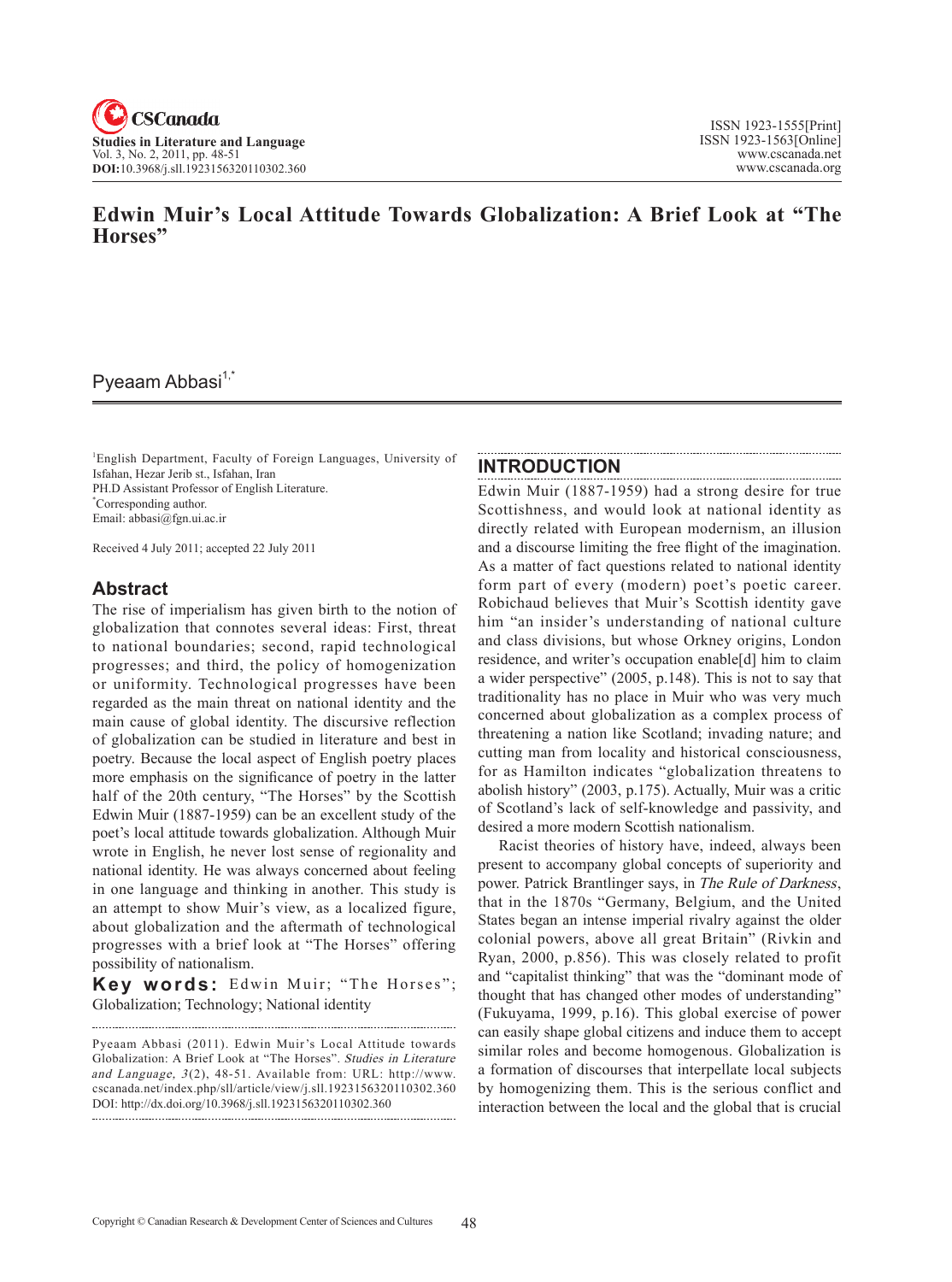to a study of Muir's poetry. Many critics see globalization as "a form of dominance by 'First World' countries over 'Third World' ones, in which individual distinctions of culture and society become erased by an increasingly homogeneous global culture, and local economies are more firmly incorporated into a system of global capital" (Ashcroft et al., 2007, p.101). This is reminiscent of Wisker's look at globalization as "an attempt by firstworld powers […] to identify the needs of, and redress economic imbalances in, Third World countries" (2007, p.6). Taylor and Winquist believe "globalization emerged from management and business literature in the 1970s" to define "new strategies for worldwide production and distribution, entering the social sciences through geography and sociology, and the humanities through anthropology and cultural studies" (2004, p.158). Hamilton defines globalization as "the creation of a new kind of world market for commodities through vastly improved systems of communication, information and means of circulating capital" (2003, p.176). Related to this is Taylor's and Winquist's claim that globalization was "the unprecedented flows of goods, money, people, and images across national boundaries" (2004, p.158).

The result of this global competition is, according to Hart, "expansion and economic growth" (2008, p.125) or to use Brennan's words "to euphemize […] imperial expansion" (2004, p.122) as well as achievement of capital. However, this is not the whole story. Globalization provides global citizens with similar economic, social and cultural opportunities which implies the unification of people living in a single place as well as the uniformity of local communities. Ideologically speaking, Ferguson sees globalization's "attendant myths function as a gospel of the global market" (1993, p.87). This is why many critics associate globalization with imperialism—a global system that can link different parts of the globe—and believe it to be the legacy of colonialism that is simply "the conquest and control of other people's lands and goods" (Loomba, 2000, p.2). Gordon Mathews goes too far to define the new cultural identity as "one's sense of culturally belonging to a society and beyond that to the global cultural supermarket" (2000, p.17). Global culture, like a supermarket, can determine what items and ideas people need.

It is interesting to note that Pratt sees "natural history" as the result of colonial expansion, for it demanded "better means of preserving, transporting, displaying, and documenting specimens […] jobs came into being for scientists on commercial expeditions and colonial outposts" (1992, p.29). This means export of ideas, local communities and cultures for the sake of familiarity and homogenization or what Robichaud refers to as "cultural leveling" (2005, p.149). The most important commodity in such a world, then, is knowledge which, according to Waugh, "determines the shape of the world" (1992b, p.46) and takes the place of labour. Muir believed that modernization and rapid industrial changes would negatively affect local communities while he was not content with Scotland's past, cultural conditions and industry. His comment in Scott and Scotland (1936) shows his desire for a more modern society: Scottish industrialists are "conceivable as thoughtless or perverted children" (75). Muir could not be indifferent to the harsh economic state of Scotland after a serious change in technological opportunities, provided by other countries like Britain, occurred. Muir's views regarding globalization and national identity can be better grasped by a look at his ideas concerning language and identity.

### **Discussion**

Edwin Muir believed in Scotland as a passive nation and was worried about Scottish political independence and the relationship between modernity and Scottish nationalism. The general ambience of such poems as "The Horses," "The Labyrinth," "Robert the Bruce," "Scotland 1941" and "The Journey Back" is conservative, for although Muir was skeptic about national independence, he was optimistic about the future. Muir had a bleak vision of Scottish history and felt that modern Scotland lacked "the sense of community which would give meaning to the poet's bardic role, and the modern Scottish poet is as alienated from the people as poets elsewhere" (Robichaud, 2005, p.146). Muir, in his "Scotland 1941" (1943) which is about Scottish lost identity and shows Muir's contempt at Scotland's material acquisition refers to the negative influence of Scottish history on the nation. Robichaud refers to Muir's belief that "if ancient Scotland was "a tribe, a family, a people, its modern successor is a hoax produced by a kind of false consciousness masking its participation in British imperialism" (2005, p.145).

Muir preferred the Edenic world of the local setting of Orkney where he grew to the fallen world of modern Glasgow. In his poems Muir explores such themes as quest for identity in modern Scotland, search for a lost, Edenic community, guilt versus innocence, and national identity. It is noteworthy that the speaker of "The Horses" never tells what country it is but that it is by the sea symbolizing tradition and identity which shows the poem as a warning about the past, and an encouragement of returning to nature.

Related to the issue of identity is language. Muir can easily make his language universal but the paradox in Muir is that despite his concern with Scottish identity and never losing sense of regionality and nationalism, he did not believe in the Scots language to be capable of expressing and restoring Scotland's soul. As a matter of fact he preferred standard English to Scots and wrote in English while his poetic tradition was Scottish. In Scott and Scotland (1936) he states that "Scotland can only create a national literature by writing in English" (178). Perhaps this was the reason for being afraid of a divided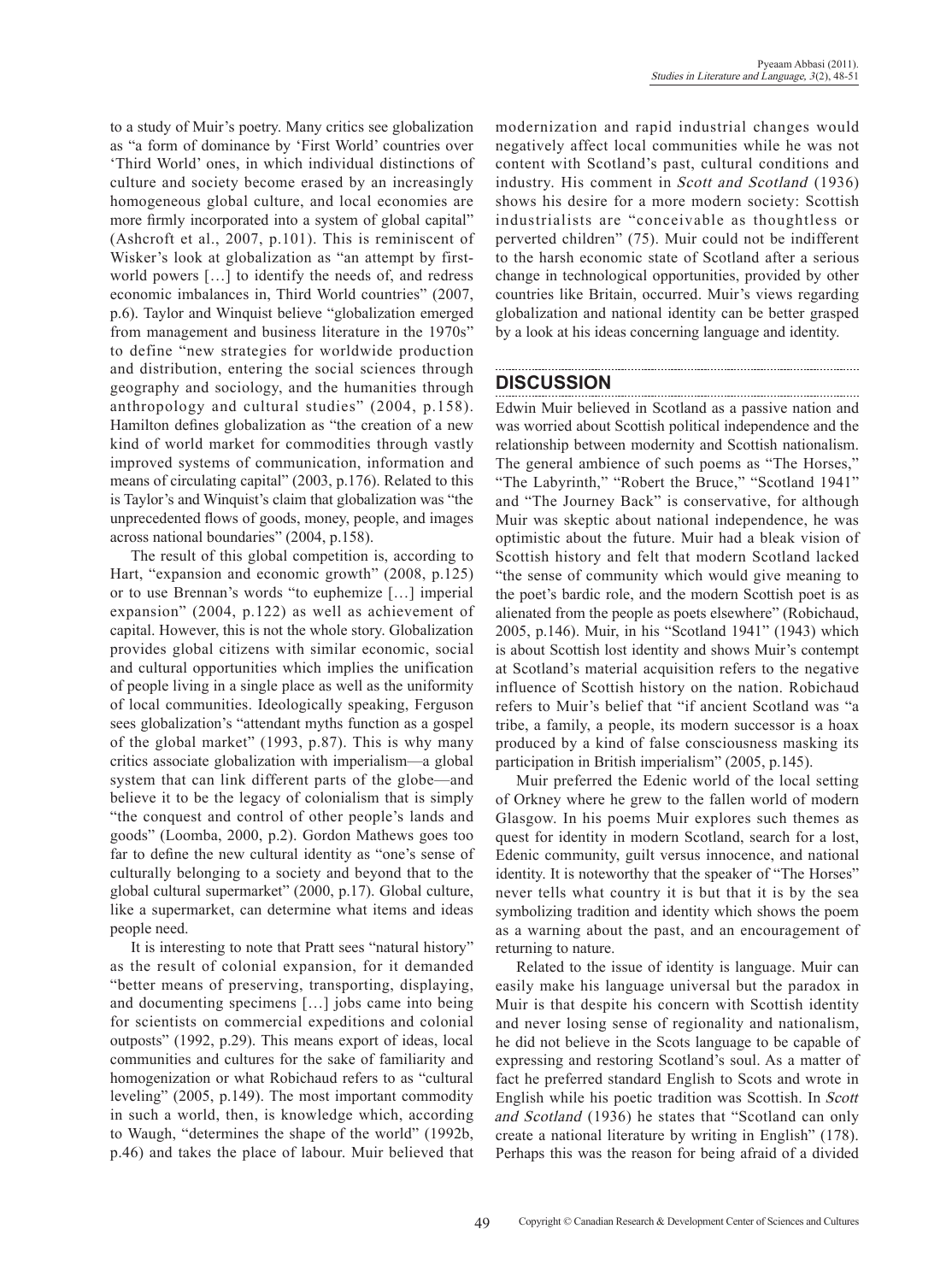consciousness: feeling in one language and thinking in another. In the same book Muir argues that Scotland's "linguistic division means that Scotsmen feel in one language and think in another; that their emotions turn to the Scottish tongue, with all its associations of local sentiment and their minds to a standard English which for them is almost bare of all associations other than those of the classroom" (20-21). The dichotomy of thought and feeling is believed to be "strikingly similar to Eliot's theory of dissociation of sensibility" (McCulloch, 1993, p.92). It must be noted that Muir knew that London was no longer the center for English poetry and this is reminiscent of Seamus Heaney's claim in a conference at Aberdeen in 1986 that "we are all regionalists now" (Draper, 1999, p.161). Muir can be regarded as an English regional poet with a non-metropolitan outlook with his poem as a kind of writing back to the centre.

"The Horses" (1952) is about the removal of boundary between centre and periphery. As a localized figure and defender of localized interests, Muir has found a voice to write back to the center/metropole and show the aftermath of modernity. "The Horses" is a local-community response to the centre as well as a critique of Eurocentrism.

"The Horses" is fable-like and a neo-Wordsworthian spot of time that explores invasion of nature, lost innocence and end of the past. Cox and Dyson believe Muir's aim was to describe "a return to the lost Eden, a re-establishment of the old covenant with God" (1963, p.130) and nature. Muir shows the abolishment of history by showing the world as a global village. The loss of historicity is a postmodern feature closely related with the ideological idea of uniformity. Hamilton states that "if you don't historicize, then you assume a uniformity that is discontinuous with the stories people use to justify what they have in common as much as to justify their differences" (2003, p.182). This implies the relationship between history, memory and expression of regional identities. Fukuyama in his The End of History and the Last Man (1992) refers to "the different national wagons" that "have either pulled up inside the same Corral or are at some earlier stage of the same historic journey" (339).

The speaker longs for the past in "The Horses," the days gone by. Horses can be said to be the relic of the past symbolizing innocence, joy, identity, memory, Eden, beginning and the relationship between mind and nature. They change from "romantically mythical creatures" to "domesticated beasts that freely pull ploughs and carry loads" (Draper, 1999, p.171). Horses represent communality, locality and the physical energy needed for regeneration and a change in man's way of the world. The divine, humble and determined horses come to destroy the land and bring a new mode of life that is reminiscent of the themes of rebirth, freedom and going back to the origins of life. From Muir's view although the world is fallen and "broken," (l. 46), one can find innocence in a new-born colt.

Muir is a critic of modernity as a serious threat to innocence. The distrust of modernity and technology is well shown in the Romantic modern style of the poem were the harsh technology is juxtaposed with horses from nature. "The Horses" is a narrative of a world threatened with technology—nuclear war. This is so threatening that can put an end to history and leave people and their homes desolate. Muir laments, in Scottish Journey (1996) which is about search for identity, that "Scotland is gradually being emptied of its population, its spirit, its wealth, industry, art and innate character" (3) which is an attack on modernity as a spiritually emptied land. Technological progresses—radios, tractors, warships and planes in the poem—can destroy local commodities and identities by making people think and act the same. Cultures change into commodities and the flow of commodities becomes the flow of a global culture washing localities away. Global unity familiarizes local differences. In such a global market people become customers with little cultural differences. Technology, by penetrating nations and violating boundaries, has the power to make people alike and homogenize natures. Accordingly, Meyer refers to the "emergent postmodern" world as "multinational" (1991, p.661-662). Waugh refers to Charles Jencks's The Language of Post-modern Architecture (1977) and says that he has identified that "modern capitalism and technology have produced a world which is more like a 'global village'" (Waugh, 1992b, p.44) where even colonies provide markets for European goods produced by modes other than traditional modes of production. The uniformity occurs both inside the minds and outside in nature. Jameson links the logic of capital and "a technological revolution in agriculture" or the Green Revolution the aim of which was "supposedly destined to free the world from hunger" (Waugh, 1992a, p.131). In "The Horses" Muir refers to the selling of horses "to buy new tractors" (1. 36). There is a return after an apocalypse and this suggests end of a world of differences where people are blind to see them: "the seven days war that put the world to sleep" (l. 2); "the nations lying asleep, / Curled blindly" (ll. 20-21). Muir knew self-knowledge to be crucial to national identity, and would condemn Scottish people for ignorance and passivity. However, the optimistic Muir expects a second coming or a different destiny for the world with horses suggesting a new beginning.

To the new means of production in such a mechanical world media must also be added. The postmodern world is, from a Baudrillardian point of view, a media society where image is no longer separated from the real. This again is a threat upon history: "it is global access and the power of the virtual that has defeated history by the very effectiveness of communicating it or recording what it essentially is" (Hamilton, 2003, p.179). Horses show the relationship between community, technology, and primitiveness. The postmodern paradox is that